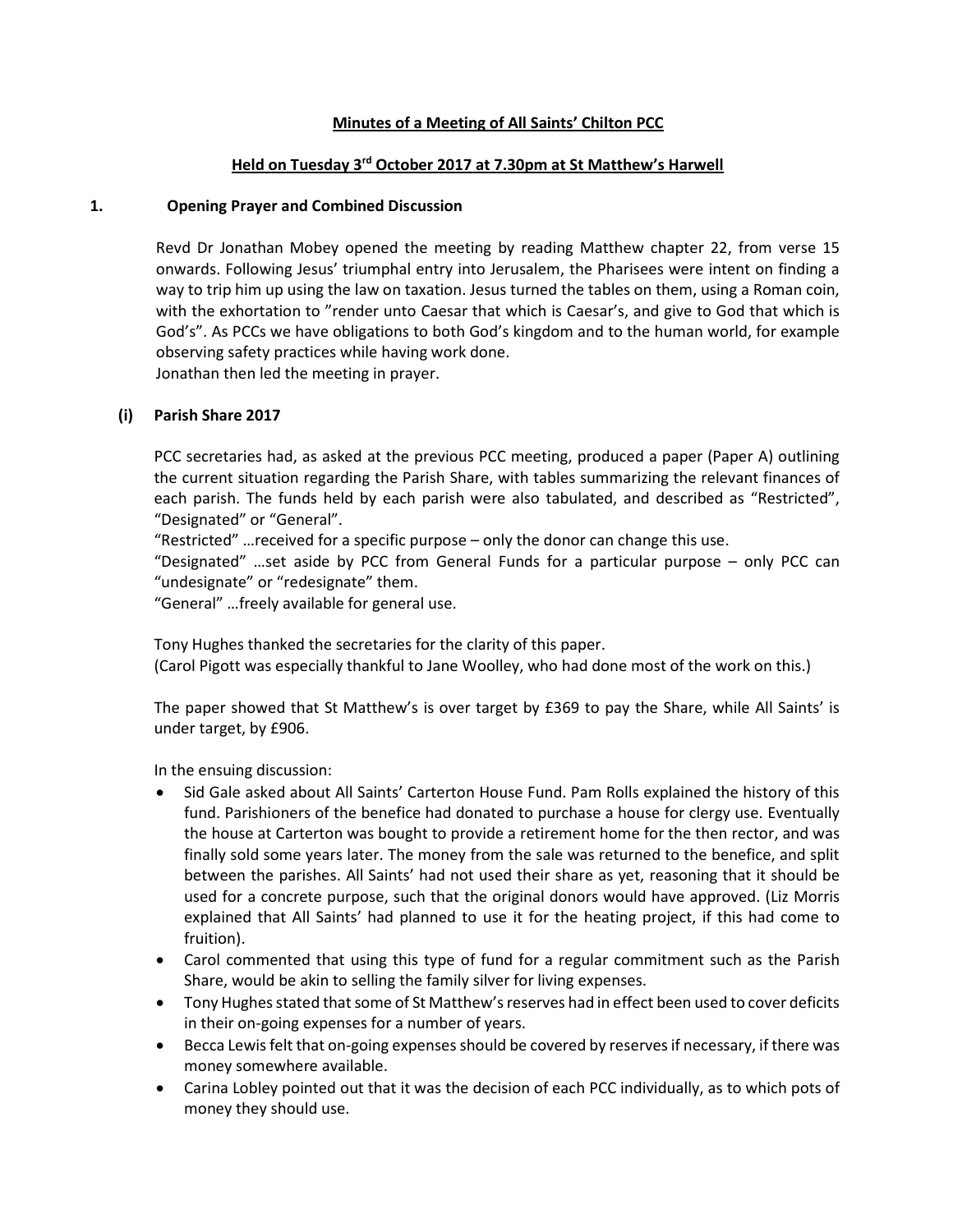- Christina Wood replied that we needed to decide where the money would come from, if the Benefice decided to pay in full.
- Gordon Gill explained about the rebate that the Deanery receives, if the Deanery Share is paid in full, and how that is used.
- Jean Barton asked if St Matthew's had ever made up All Saints' shortfall. Pam replied that this had not happened here, although it may have happened in other benefices.
- The Rector pointed out that we could re-visit the split of the Share, instead of having the 2/3 to 1/3 ratio.
- Hazel Benton reminded PCC that George Curtis (Deanery Treasurer) had informed the PCCs that the Diocesan view was that Parish Share should take precedence over Missions Giving. She did not want that to happen.
- Gordon had pointed out the benefits we received from the Diocese, which are funded by the Share, including clergy training. Pam replied that, although she and Jan Radford had benefitted from this, the Diocese benefits from their non-stipendiary roles, and also from the fees they receive from conducting services, etc.

Tony Hughes proposed that:

The Benefice pay the requested Parish Share of £72,413, with the amendment: To be split - St. Matthew's £48,879, All Saints' £23,534.

Seconded: Carina Lobley.

Both proposal and amendment carried: Unanimously.

### (ii) Children's and Families Worker

Jonathan Mobey reported that progress was being made, with candidates to be interviewed on Sunday afternoon. (8<sup>th</sup> October).

The interview panel would consist of Jonathan, Christina Wood and Alex Reich.

Jean Barton will find children of junior school age to co-opt for the children's activity. Jane Woolley, Wendy Critchlow and Jean Barton will observe the children's activity.

Jonathan then led the meeting in prayer for our own church family, and for all the arrangements and decision at the weekend CFW interviews.

PCCs then moved to their individual meetings, at 8.15 pm.

### 2. All Saints' PCC

#### Present:

Rev Dr Jonathan Mobey (part-time) Rev Pam Rolls Mr Phil Corbishley Mrs Liz Morris (Chair) Dr Carina Lobley **Mr Stuart Gibson (part time)** Mr Alex Reich Mr John Pigott Mrs Helen Brook (part time) Mrs Hazel Benton Mrs Carol Pigott (secretary)

#### 3. Apologies for Absence

Apologies had been received from Mrs Yvonne Sanderson, Mr Steve Hale, and Rev Jan Radford.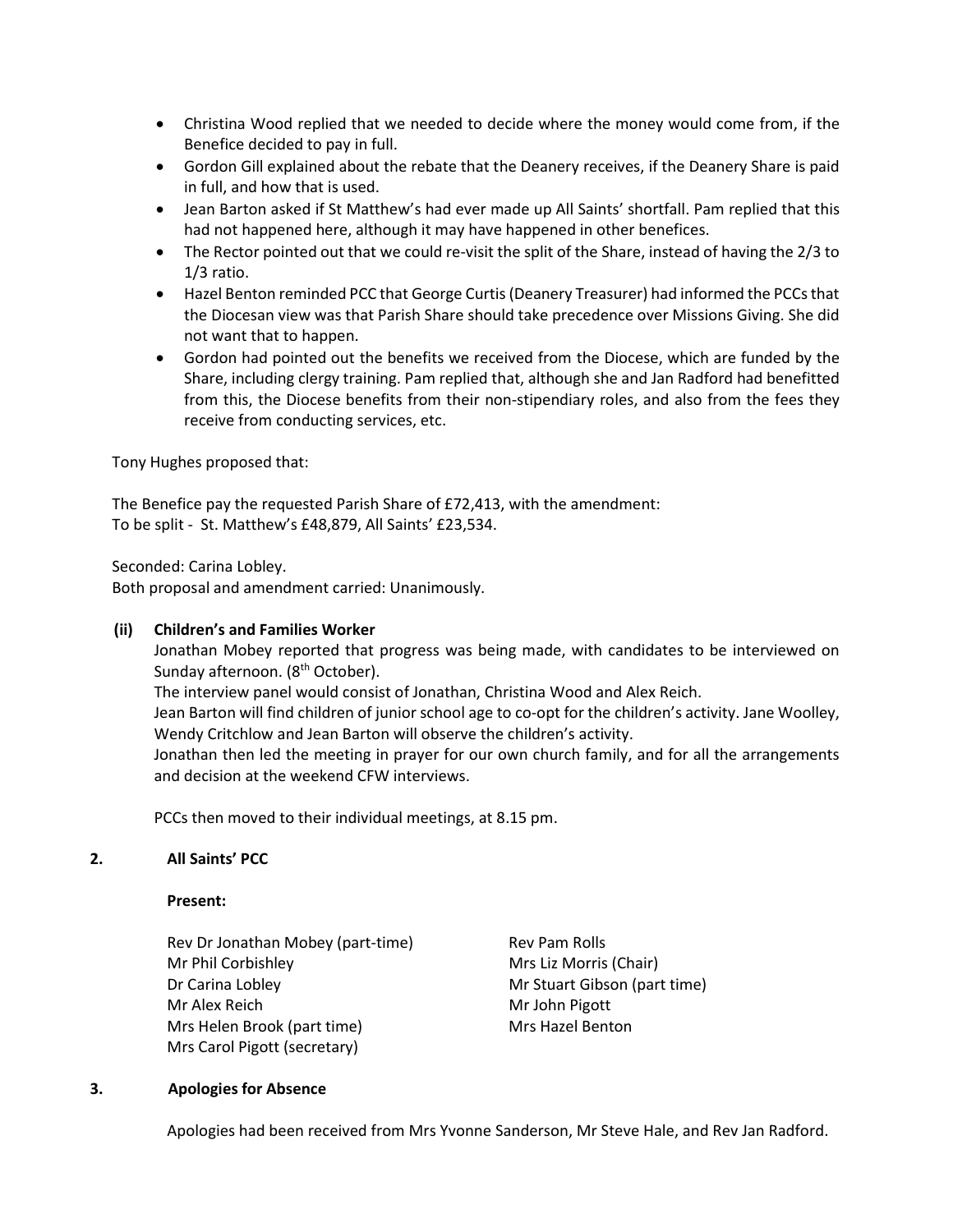# 4. Minutes of the Previous Meeting

The minutes of the previous meeting were accepted unanimously, and duly signed.

# 5. Matters Arising from the Minutes

(i) Bell-ringing policy Carina reported that altering the ringing time, so that this ended at 9.10 a.m. had not been a successful experiment. The brief ringing time was not conducive to encouraging our travelling ringers to come for such a short time, and there had been a couple of occasions when the 8.00 a.m. service had overrun, making the time even shorter. The reasons for altering the time had been to allow more time for setting up the projector, and for the preparation of the upper room for Pebbles. The Pebbles group would in future be meeting in the Hall, now that numbers had increased, which meant one reason was no longer valid.

(Stuart Gibson arrived at this point)

Discussion followed on projection, and it was decided to try running the laptop from the back of the church, downstairs. Liz suggested that the sidesmen switch on everything upstairs when they first arrive in church (which should be well before the bell-ringers). This would allow enough time for the projectionist to run through before the service. (Sometimes there are glitches that need to be ironed out; sometimes the laptop starts to up-date itself, which all takes time)

Action: Stuart and John would look into the practicalities of running the laptop from downstairs.

- (ii) Sound and Vision training Stuart had held one training session, and would organise more when necessary. Hazel asked if there was a prompt card, for setting up. Stuart said there was one for sound, and projection would also need one. Action: Stuart.
- (iii) Ride and Stride Naomi Gibson was to be thanked for covering this event this year. Hazel had wanted to cover the event, but circumstances, arising from her recent marriage, had prevented it.
- (iv) Sale of Pew There being no further news, secretary would remove this item from future agendas.
- (v) Involvement of Families in Services Carina and Helen spoke on the need to involve families more in services, as had been agreed earlier.

For example, having families contribute the prayers. Also, there had been a group, led by Jean Barton, which met a few times and contributed ideas to a couple of all-age services. Harvest had been a good All-Age service for the families. It would be great if someone could lead a similar group, enabling people to give their ideas, and maybe even explore people's gifting and if they wanted to contribute to services/church life. Mostly, the older members of the congregation enjoy seeing the children in church, but unfortunately some find it distracting when noisy toys make it hard for them to follow the service.

Pam would be organizing a service for All Souls in November, looking at different ways of prayer, etc. Discussion continued on the different ways of organizing the family space in church. Currently, there is an L-shaped area to the front, on the lectern side. PCC all seemed to agree that this was a good area, although small, when there is a large group using it. It was suggested that the whole front area could be used for services such as Harvest, Toy service, when large numbers of youngsters are expected. (This had been the initial trial, but did not work when few children were present). There were thoughts to trial an area at the back of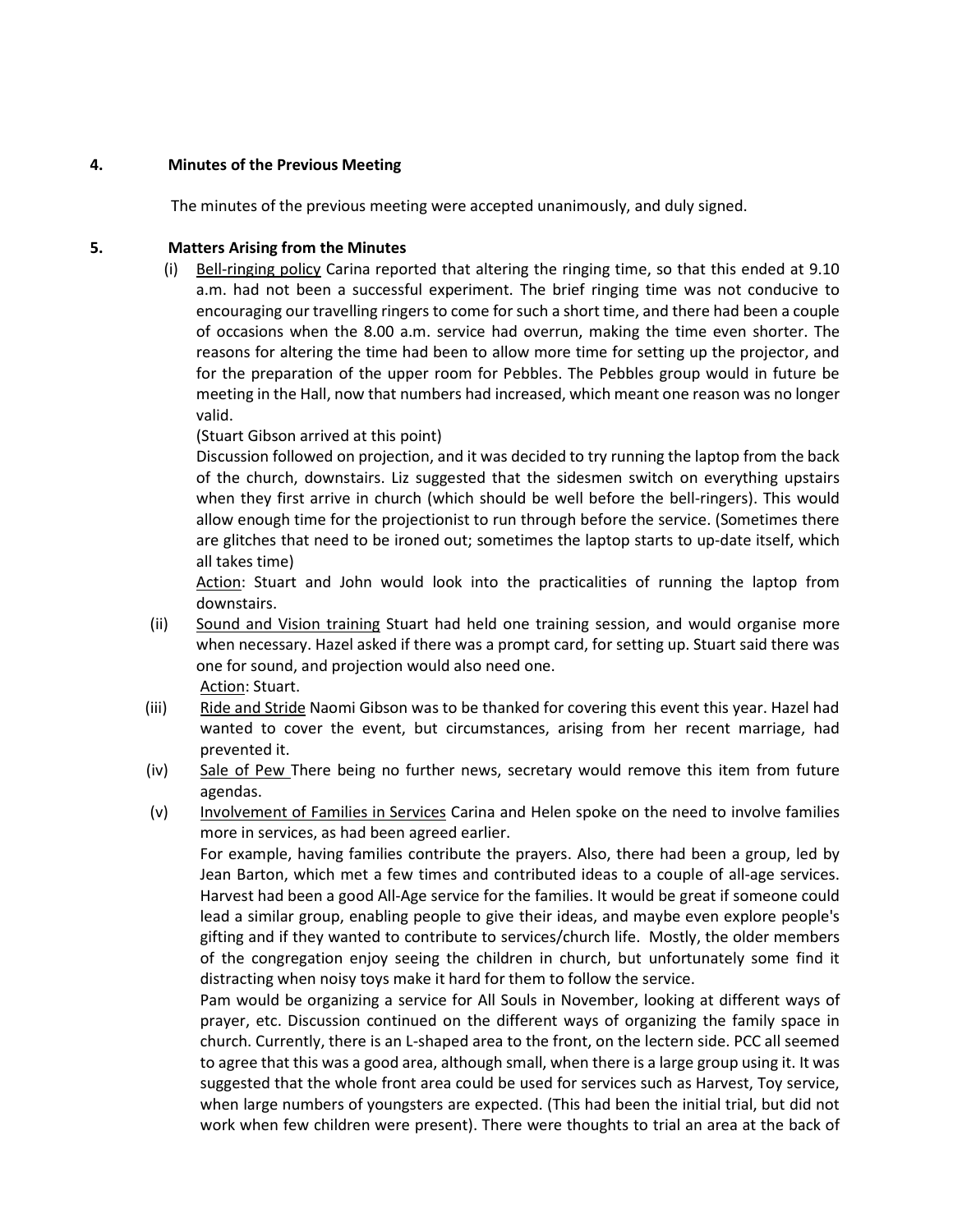the nave, by the vestry door. The advantages would be that parents could more easily exit, if necessary during a service. Some of PCC felt this might be seen to be "pushing the children to the back", and they would rather see them at the front, where some of the older ones are now taking more of an interest in the service. Also, it would mean dislodging some of the older members of the congregation, who sit there regularly. Hazel suggested keeping the family area to the front, as it is now, for most services, while extending it across the whole front for All-Age services.

Action: Jonathan would arrange for notices to go in the notice sheet, letting people know that we are still experimenting with this, and to ask for feedback. Also, the Service Leaders and Preachers group (including the new CFW when appointed) should progress the involvement of families in services.

### 6. Committee Reports

(i) Finance

Stuart had produced the revenue accounts for the  $\frac{3}{4}$  year to the end of September, and financial report.

- a) The discussions of the Combined PCCs, at the start of this meeting, had been on Parish Share and it had been agreed that we pay the full amount requested. Stuart explained that we were now receiving a 1% discount, as he was paying the Share by Direct Debit. This would cover £230 of the £906 shortfall, leaving £676 to find. Discussion followed on the different Funds that could be accessed to pay for this shortfall.
	- The Childrens' and Families Worker Fund could be used, as the Church Hall Fund could be used for CFW purposes in future.
	- The Evergreens Fund should be held for any future work with the older generation, such as Generation Gold.
	- The Carterton House Fund could be accessed to cover Parish Share and other deficits (such as the Path Fund), and we could then have a fund-raising effort to put us in a better position for next year: this would however set an unhealthy precedent.

(See comments above, during Combined PCC section)

(The Rector left at this point)

The CFW Fund could also be used for Missions Giving, if the donors were in agreement.

In summary, we have a shortfall in the General Fund, and have been asked for an additional contribution of £906 to the Parish Share.

Stuart Gibson proposed that:

We use the 1% discount for paying Parish Share by Direct Debit, plus approach some donors to the CFW Fund to ask if they would be prepared to transfer their donations into the General Fund for this year.

Seconded Helen Brook. The proposal was carried. Voting: 7 for, 1 against, 2 abstentions.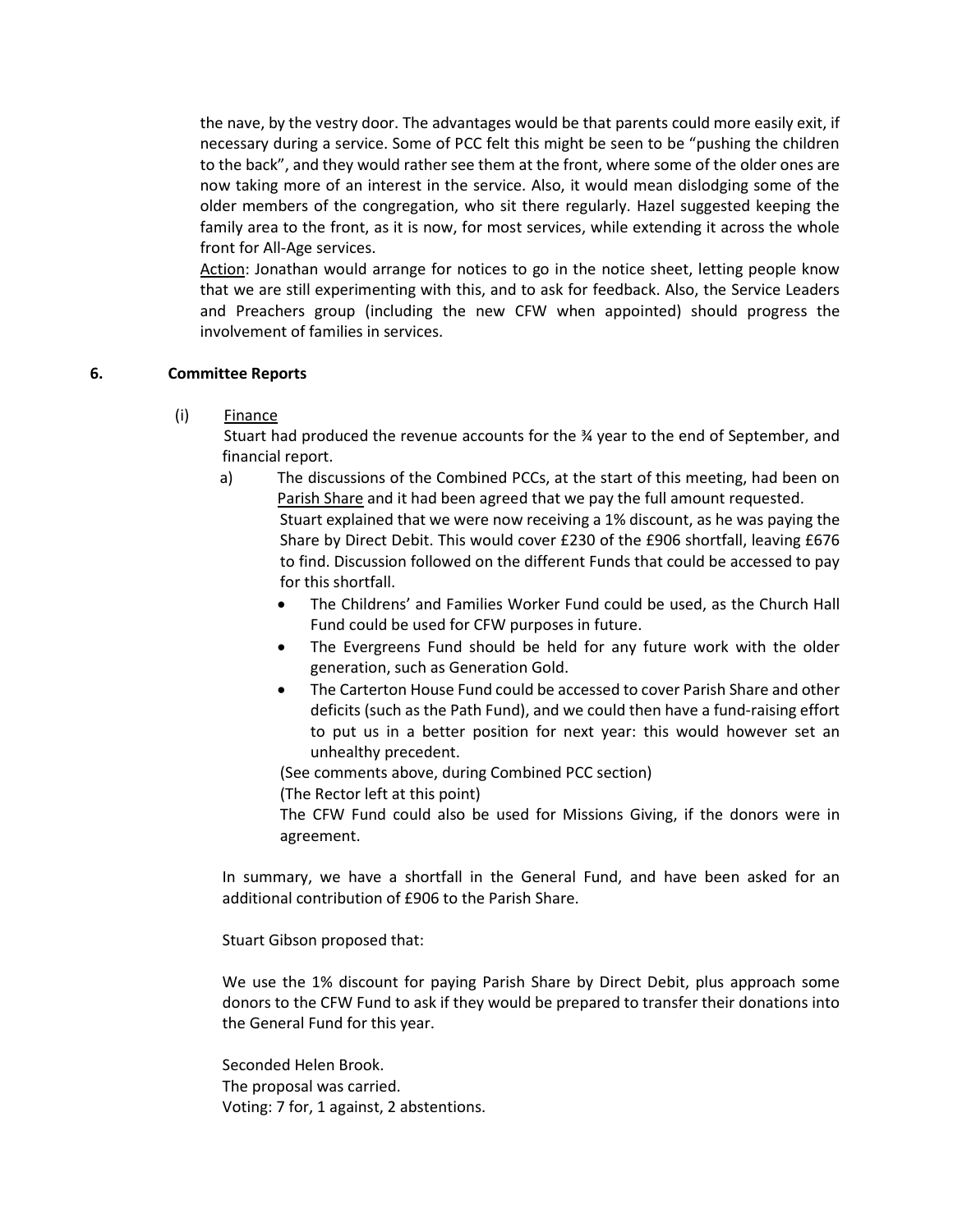Discussion continued. Hazel was concerned that, if no-one agreed to transfer their donations, would Missions Giving be affected? Pam said there would be preaching on stewardship in November. Helen asked if, say, Fabric and Missions committees could contribute to the budgeting process. Stuart thought this sounded good.

Helen Brook then told PCC that, as she had already told the clergy and secretary, she was having to stand down as member of PCC, due to family circumstances. PCC thanked her for her contributions to PCC, and for continuing as Chair of World Missions Group in future.

(Helen left the meeting at this point)

- b) Path Fund PCC agreed with Stuart, that we leave the Path Fund in deficit. Some donations may still be received.
- c) Missions Giving Stuart said we would try to achieve our giving. Liz asked if we might decide next year to change our giving to 10% overall. (Currently 15%) Pam commented that, if we had a successful stewardship campaign, 10% of future income may be the same as 15% of current income!
- (ii) Fabric
	- a) West Wall. PCC discussed this, again, at length. Pam has been searching documents in the Diocesan Records in Oxford, and has purchased some deeds relating to West House and East House from the Land Registry. There had been a recent exchange of land between East House and Middle House, which should imply ownership of the wall by them but no mention of the wall appeared in the document which covered the exchange of land. She has also found reference to a "Statutory Declaration" dated 3 months before the sale of the Rectory in 1950 but, strangely, the Land Registry did not have a copy of it even though it is referenced in a number of the documents concerning the old Rectory. She is in communication with the Diocesan Registry and has asked if they would borrow the relevant file from the Church Commissioners so that she can examine it in the Registry's offices in Oxford to ensure that there is nothing further to explore. Pam is adamant that we should do all we can to get to the bottom of the case. PCC really appreciate her efforts on this, and will wait for her to exhaust all avenues, before progressing further.
	- b) Chair Trial Alex had received no comments on this, but Hazel said some do slide back, if sat on heavily. PCC agreed to keep them, moving around as necessary.
	- c) Mandatory 5-year Inspection of wiring Andrew Hayes had requested this be done, although it would involve an increase in cost. Stuart said that fabric expenditure overall was still under-budget, and so PCC agreed this be done. Stuart requested it be held over until January, if possible.
	- d) Plaque PCC agreed Pam continue with this installation. It will not need a faculty.

# 7. Harvest Feedback

The Harvest Service had gone well. The school had not been in attendance, but had held their own Harvest in school. Hazel and Liz both objected to the instruction to bring items for Didcot